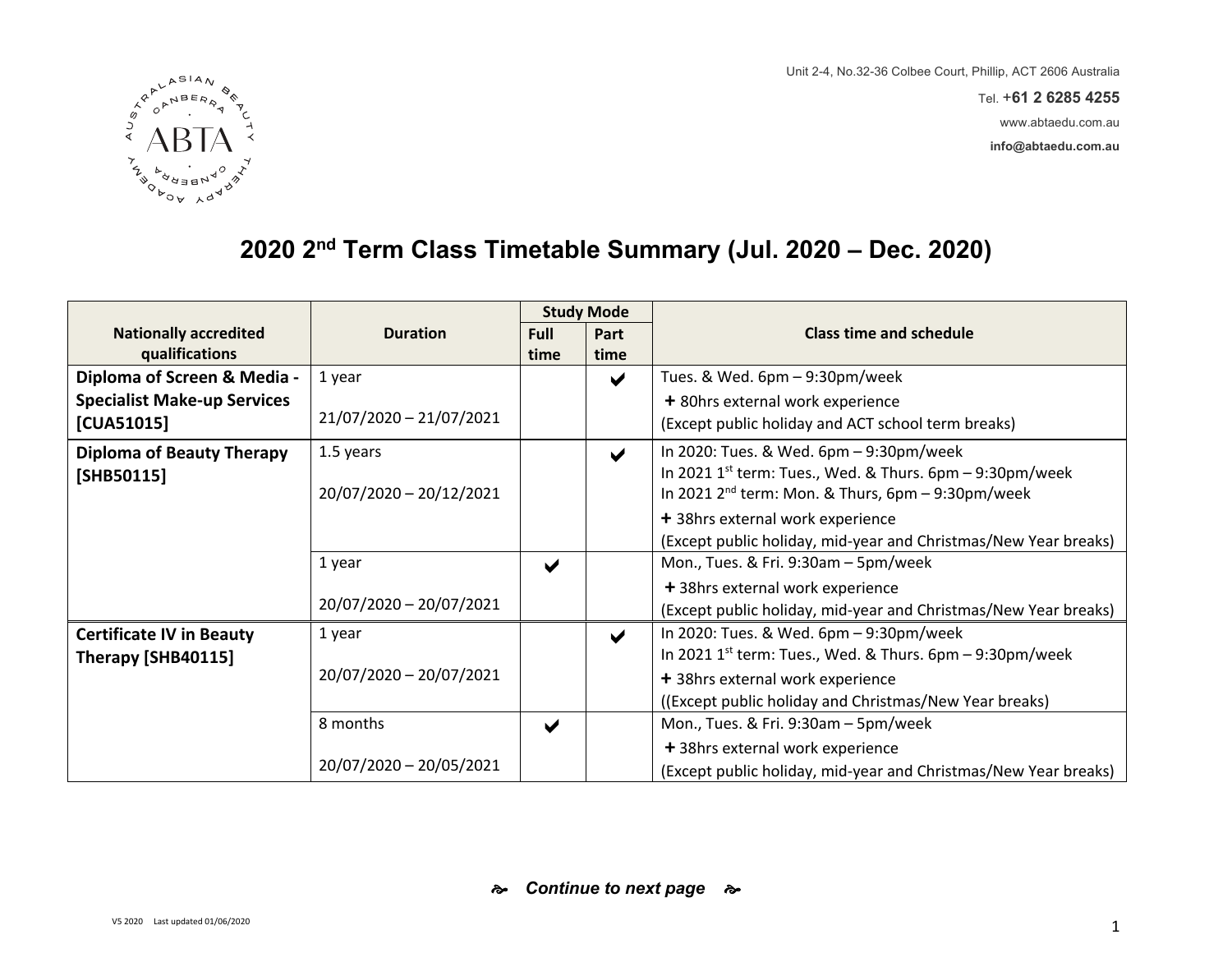Tel. +**61 2 6285 4255**

www.abtaedu.com.au

**info@abtaedu.com.au**



# **2021 1st Term Class Timetable Summary (Jan. 2021 – Jun. 2021)**

|                                    |                         | <b>Study Mode</b>    |                       |                                                                      |
|------------------------------------|-------------------------|----------------------|-----------------------|----------------------------------------------------------------------|
| <b>Nationally accredited</b>       | <b>Duration</b>         | <b>Full</b>          | Part                  | <b>Class time and schedule</b>                                       |
| qualifications                     |                         | time                 | time                  |                                                                      |
| Diploma of Screen & Media -        | 1 year                  | ✔                    |                       | Mon. & Tues. 9:30am - 1:15pm/week                                    |
| <b>Specialist Make-up Services</b> |                         |                      |                       | + 80hrs external work experience                                     |
| [CUA51015]                         | 08/02/2021-08/12/2021   |                      |                       | (Except public holiday and ACT school term breaks)                   |
|                                    | 1 year                  |                      | $\blacktriangleright$ | Mon. & Thurs. 6pm - 9:30pm/week                                      |
|                                    |                         |                      |                       | + 80hrs external work experience                                     |
|                                    | 08/02/2021-08/12/2021   |                      |                       | (Except public holiday and ACT school term breaks)                   |
| <b>Diploma of Beauty Therapy</b>   | 1 year                  | $\blacktriangledown$ |                       | Wed., Thurs. & Fri. 9:30am - 5pm/week                                |
| [SHB50115]                         |                         |                      |                       | + 38hrs external work experience                                     |
|                                    | 10/02/2021 - 10/12/2021 |                      |                       | (Except public holiday and ACT school term breaks)                   |
|                                    | 1.5 years               |                      | $\blacktriangleright$ | In 2021 $1^{st}$ term: Tues. & Wed. 6pm - 9:30pm/week                |
|                                    |                         |                      |                       | In 2021 2 <sup>nd</sup> term: Tues., Wed. & Thurs. 6pm - 9:30pm/week |
|                                    | 09/02/2021 - 09/07/2022 |                      |                       | In 2022 $1^{st}$ term: Mon. & Thurs, 6pm – 9:30pm/week               |
|                                    |                         |                      |                       | + 38hrs external work experience                                     |
|                                    |                         |                      |                       | Except public holiday, mid-year and Christmas/New Year breaks)       |
| <b>Certificate IV in Beauty</b>    | 8 months                | $\blacktriangledown$ |                       | Wed., Thurs. & Fri. 9:30am - 5pm/week                                |
| Therapy [SHB40115]                 |                         |                      |                       | + 38hrs external work experience                                     |
|                                    | 10/02/2021 - 10/10/2021 |                      |                       | (Except public holiday and ACT school term breaks)                   |
|                                    | 1 year                  |                      | $\blacktriangledown$  | In 2021 $1^{st}$ term: Tues. & Wed. 6pm – 9:30pm/week                |
|                                    |                         |                      |                       | In 2021 2 <sup>nd</sup> term: Tues., Wed. & Thurs. 6pm - 9:30pm/week |
|                                    | 09/02/2021 - 09/12/2021 |                      |                       | + 38hrs external work experience                                     |
|                                    |                         |                      |                       | Except public holiday, mid-year and Christmas/New Year breaks)       |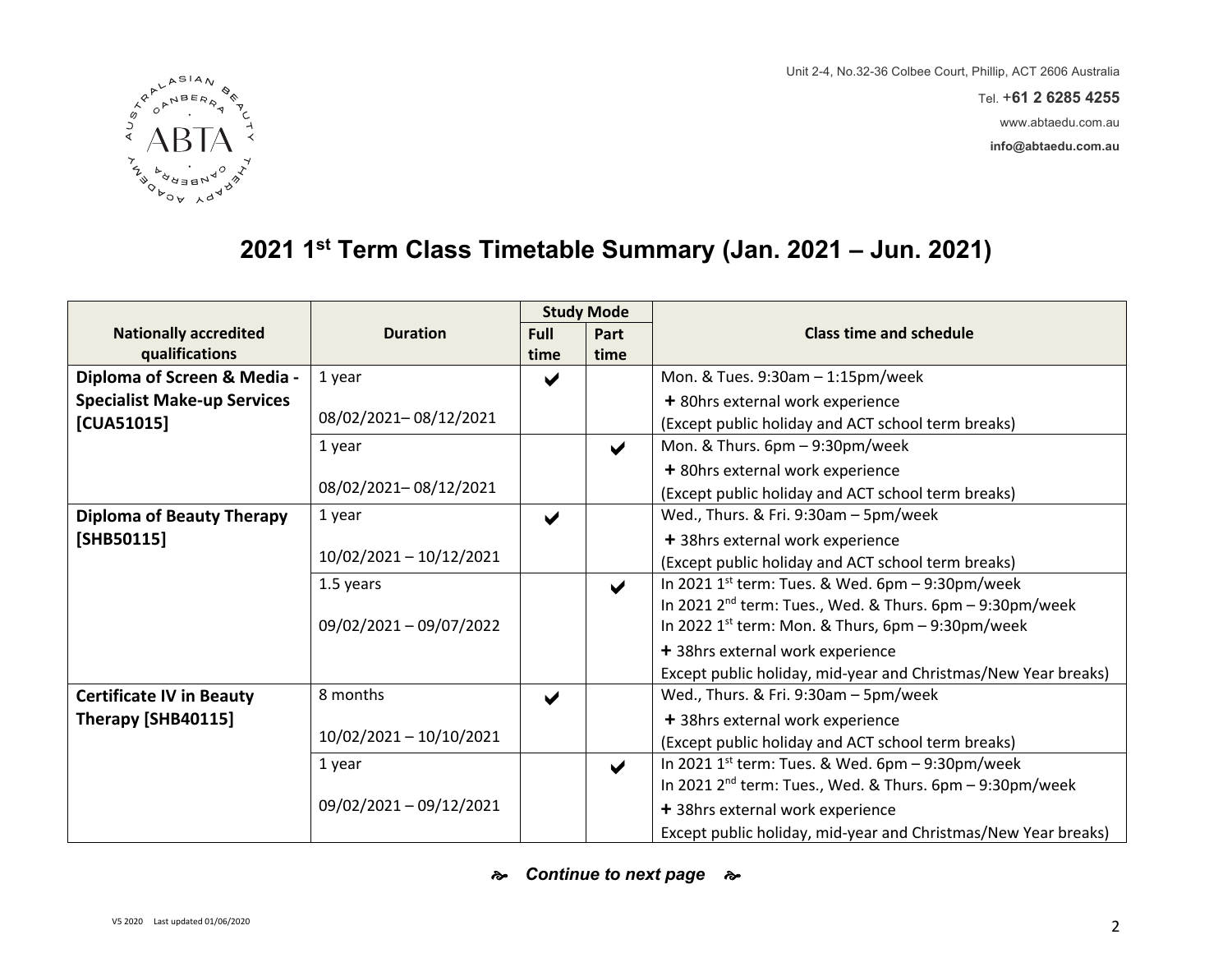Tel. +**61 2 6285 4255**

www.abtaedu.com.au

**info@abtaedu.com.au**



### **2021 2nd Term Class Timetable Summary (Jul. 2021 – Dec. 2021)**

|                                    |                         |                       | <b>Study Mode</b>     |                                                                 |
|------------------------------------|-------------------------|-----------------------|-----------------------|-----------------------------------------------------------------|
| <b>Nationally accredited</b>       | <b>Duration</b>         | Full                  | Part                  | <b>Class time and schedule</b>                                  |
| qualifications                     |                         | time                  | time                  |                                                                 |
| Diploma of Screen & Media -        | 1 year                  |                       | $\blacktriangleright$ | Tues. & Wed. 6pm - 9:30pm/week                                  |
| <b>Specialist Make-up Services</b> |                         |                       |                       | + 80hrs external work experience                                |
| [CUA51015]                         | 20/07/2021 - 20/07/2022 |                       |                       | (Except public holiday and ACT school term breaks)              |
| <b>Diploma of Beauty Therapy</b>   | 1.5 years               |                       | $\blacktriangledown$  | In 2021 $2^{nd}$ term: Tues. & Wed. 6pm - 9:30pm/week           |
| [SHB50115]                         |                         |                       |                       | In 2022 $1st$ term: Tues., Wed. & Thurs. 6pm - 9:30pm/week      |
|                                    | 19/07/2021 - 19/12/2022 |                       |                       | In 2022 $2^{nd}$ term: Mon. & Thurs, $6pm - 9:30pm/week$        |
|                                    |                         |                       |                       | + 38hrs external work experience                                |
|                                    |                         |                       |                       | (Except public holiday, mid-year and Christmas/New Year breaks) |
|                                    | 1 year                  | $\blacktriangleright$ |                       | Mon., Tues. & Fri. 9:30am - 5pm/week                            |
|                                    |                         |                       |                       | + 38hrs external work experience                                |
|                                    | 19/07/2021 - 19/07/2022 |                       |                       | (Except public holiday, mid-year and Christmas/New Year breaks) |
| <b>Certificate IV in Beauty</b>    | 1 year                  |                       | $\blacktriangledown$  | In 2021 2 <sup>nd</sup> term: Tues. & Wed. 6pm - 9:30pm/week    |
| Therapy [SHB40115]                 |                         |                       |                       | In 2022 $1^{st}$ term: Tues., Wed. & Thurs. 6pm $-9:30$ pm/week |
|                                    | 19/07/2021 - 19/12/2022 |                       |                       | + 38hrs external work experience                                |
|                                    |                         |                       |                       | (Except public holiday and Christmas/New Year breaks)           |
|                                    | 8 months                | $\blacktriangledown$  |                       | Mon., Tues. & Fri. 9:30am - 5pm/week                            |
|                                    |                         |                       |                       | + 38hrs external work experience                                |
|                                    | 19/07/2021 - 19/05/2022 |                       |                       | (Except public holiday, mid-year and Christmas/New Year breaks) |

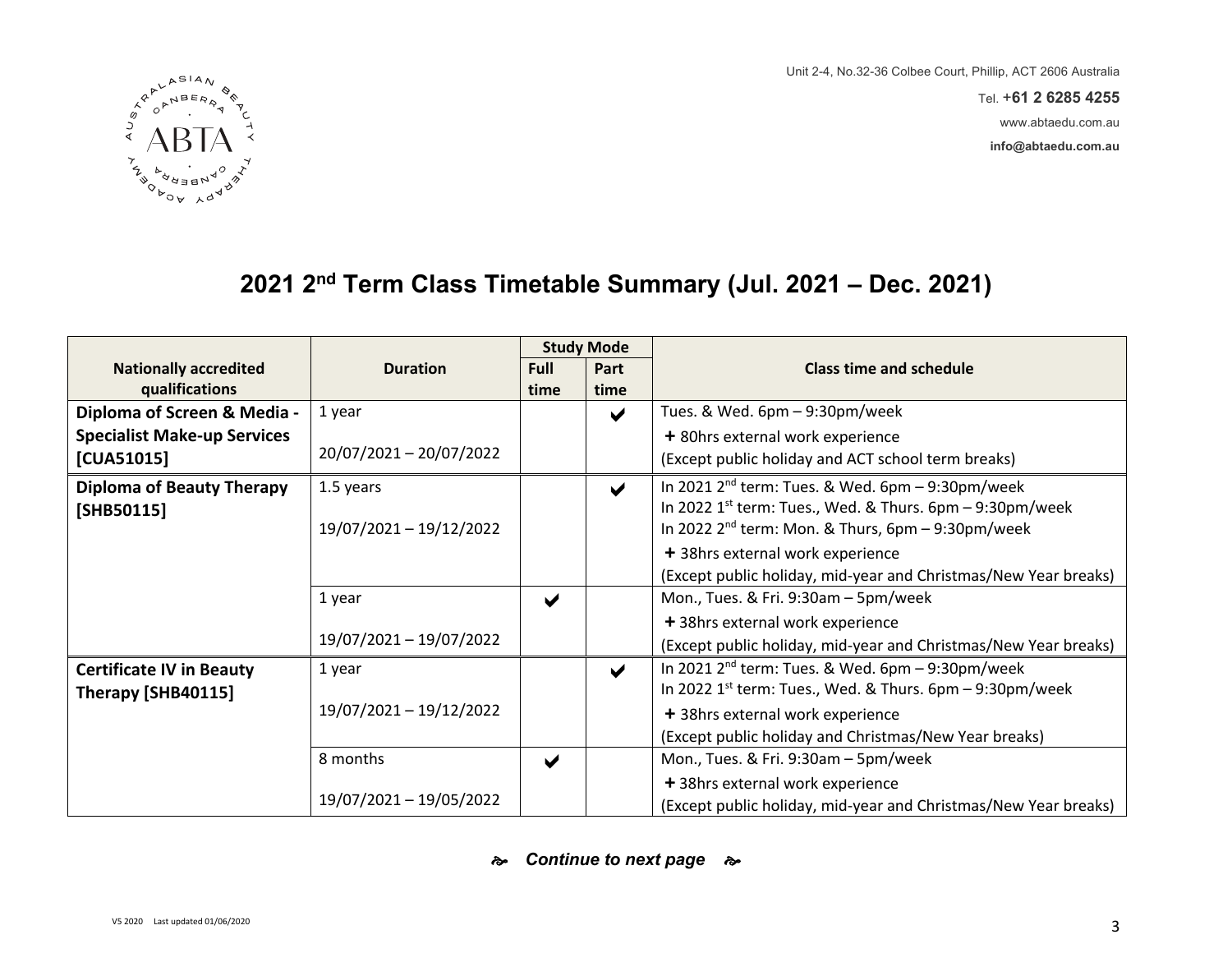Tel. +**61 2 6285 4255** www.abtaedu.com.au

**info@abtaedu.com.au**



**You can bundle any ABTA courses to design your own training program, learn to be unique, train to be different, here is the chance to BE YOU @ABTA**

| Package<br>No.   | <b>Bundled qualifications</b>                                                                                                     | <b>Durat</b><br>ion | <b>Class time</b>                                                                                                                                     |
|------------------|-----------------------------------------------------------------------------------------------------------------------------------|---------------------|-------------------------------------------------------------------------------------------------------------------------------------------------------|
| PKG <sub>1</sub> | Diploma of Beauty Therapy +<br>ABTA Advanced Spa                                                                                  | 1yr                 | 3 days/week for 12mths +7 sessions of SPA classes + 38hrs external<br>work experience                                                                 |
| PKG <sub>2</sub> | Diploma of Beauty Therapy +<br><b>ABTA Advanced Nails</b>                                                                         | 1yr                 | 3 days/week for 12mths +8 Saturdays 9:30am - 4:30pm + 38hrs external<br>work experience                                                               |
| PKG <sub>3</sub> | Diploma of Beauty Therapy +<br>Certificate II in Retail Cosmetics (makeup course)                                                 | 1yr                 | 3 days/week for 12mths + 5-days makeup session 10am - 5pm + 38hrs<br>external work experience                                                         |
| PKG <sub>4</sub> | Diploma of Beauty Therapy +<br>ABTA Advanced Spa +<br><b>ABTA Advanced Nails</b>                                                  | 1yr                 | 3 days/week for 12mths +7 sessions of SPA classes +8 Saturdays 9:30am<br>-4:30pm + 38hrs external work experience                                     |
| PKG <sub>5</sub> | Diploma of Beauty Therapy +<br>ABTA Advanced Spa +<br>Certificate II in Retail Cosmetics (makeup course)                          | 1yr                 | 3 days/week for 12mths $+7$ sessions of SPA classes $+5$ -days makeup<br>session 10am - 5pm + 38hrs external work experience                          |
| PKG <sub>6</sub> | Diploma of Beauty Therapy +<br>ABTA Advanced Nails +<br>Certificate II in Retail Cosmetics (makeup course)                        | 1yr                 | 3 days/week for 12mths $+8$ Saturdays 9:30am $-4$ :30pm $+5$ -days<br>makeup session 10am - 5pm + 38hrs external work experience                      |
| PKG <sub>7</sub> | Diploma of Beauty Therapy +<br>ABTA Advanced Spa +<br>ABTA Advanced Nails +<br>Certificate II in Retail Cosmetics (makeup course) | 1yr                 | 3 days/week for 12mths +7 sessions of SPA classes +8 Saturdays 9:30am<br>-4:30pm +5-days makeup session 10am - 5pm +38hrs external work<br>experience |
| PKG <sub>8</sub> | Diploma of Beauty Therapy +<br>Diploma of Screen and Media - specialist make-up services                                          | 1yr                 | 5 days/week for 12mths + 118hrs external work experience                                                                                              |

#### **Bundle Packages – Full Time**

**e** *Continue to next page*  $\approx$